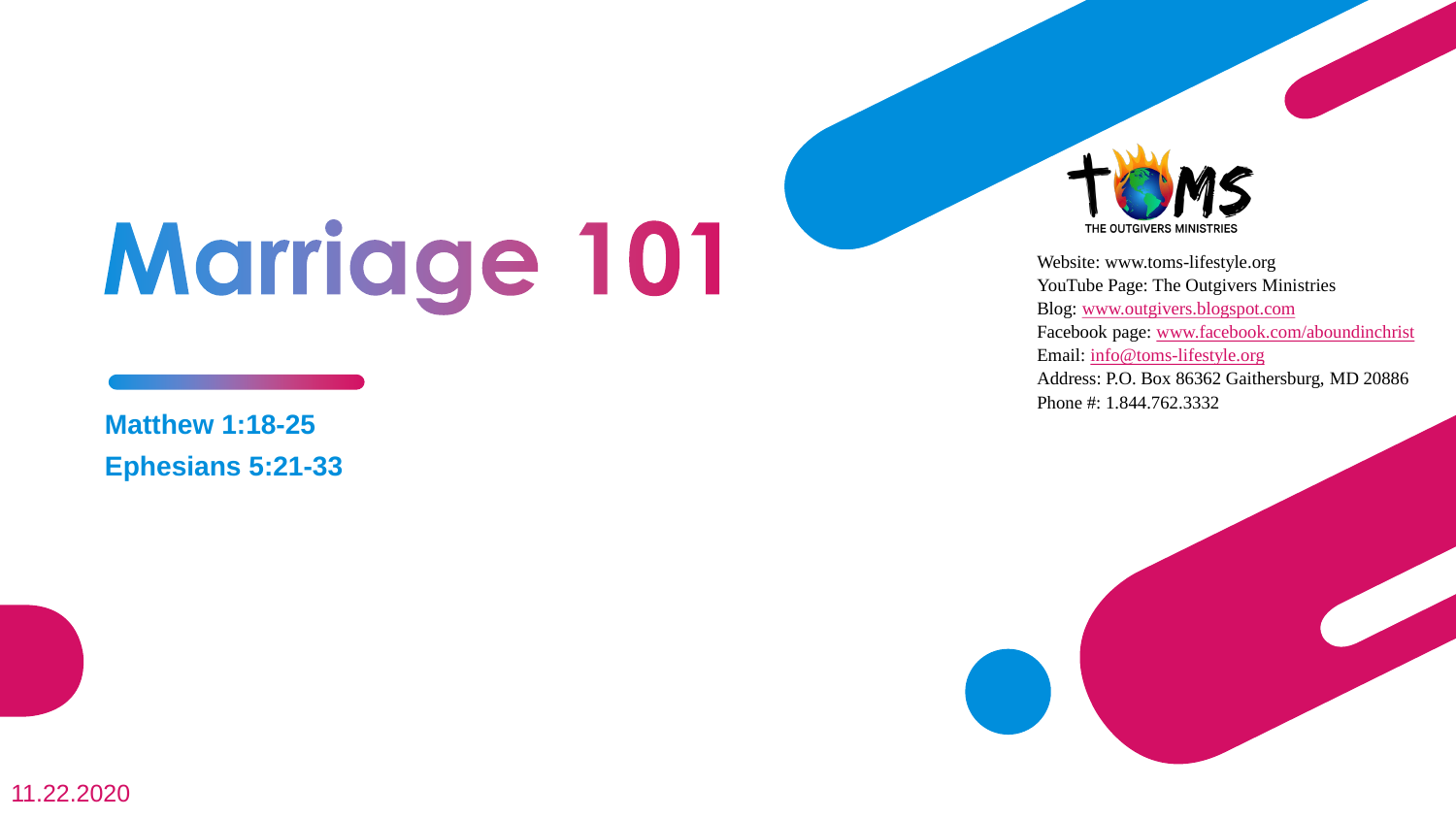

➢ **Marriage is "not" for unbelievers.** 

**(The book of Ephesians was written to Christians at Ephesus). (2 Cor 6:14- 16).**

➢ **Marriage is "not" an obligation. (1 Cor 7).**

➢ **Marriage is "not" a prerequisite to get into heaven. Salvation is. (Jn 14:6).**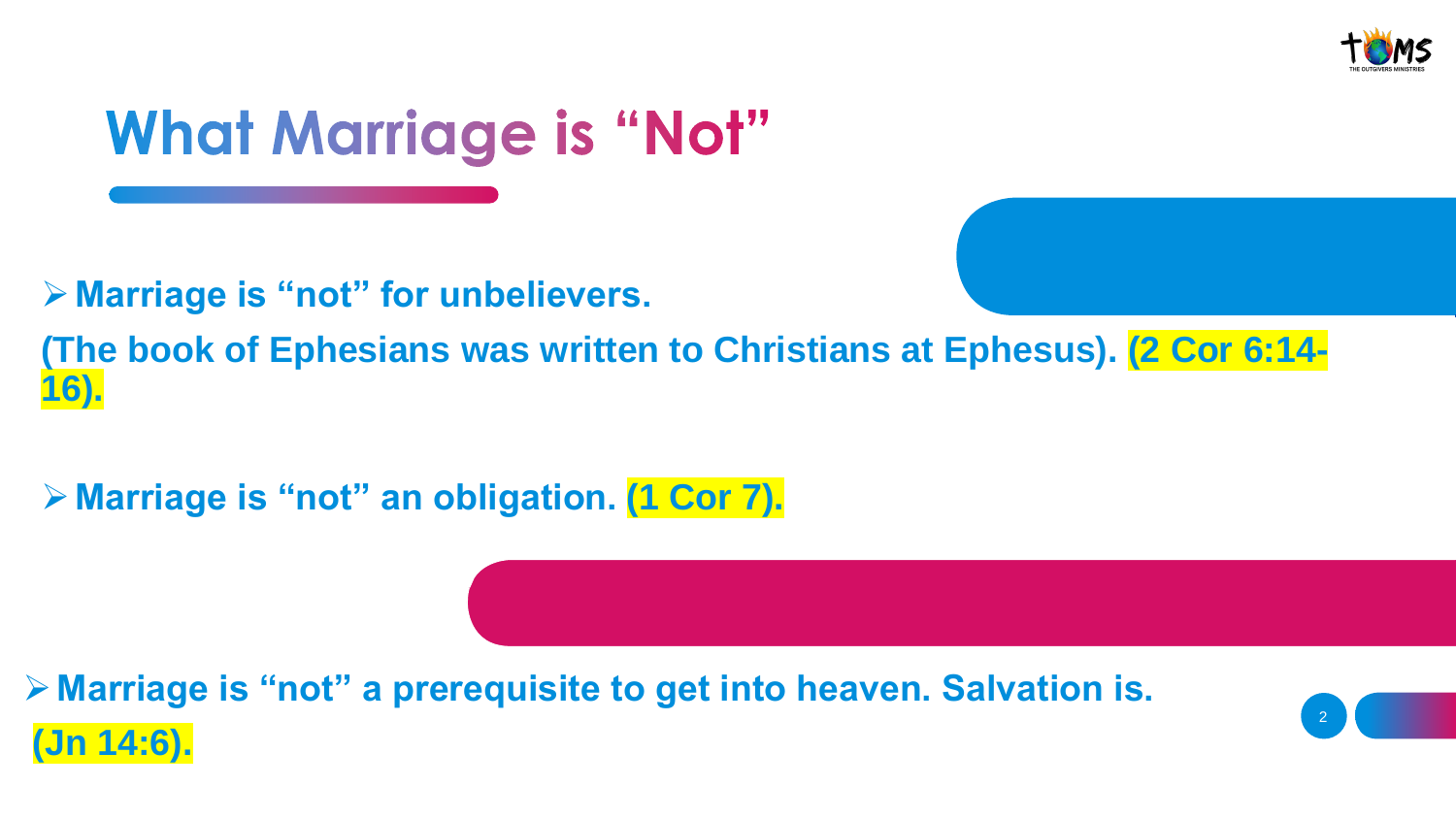

➢ **The individual roles in marriage should "not" be** 

**interchanged even for good reasons. ("Jesus" (the groom) cannot interchange His role with "the church" and the church (bride) should "not" interchange her role with Jesus). (Eph 5:21-33).**

3 ➢ **Marriage should "not" occur between same sex. It is a sacred relationship between a man and a woman. (Lev 20:13; Rom 1:26:27; 1 Cor 6:9; Gen 2:21-24).**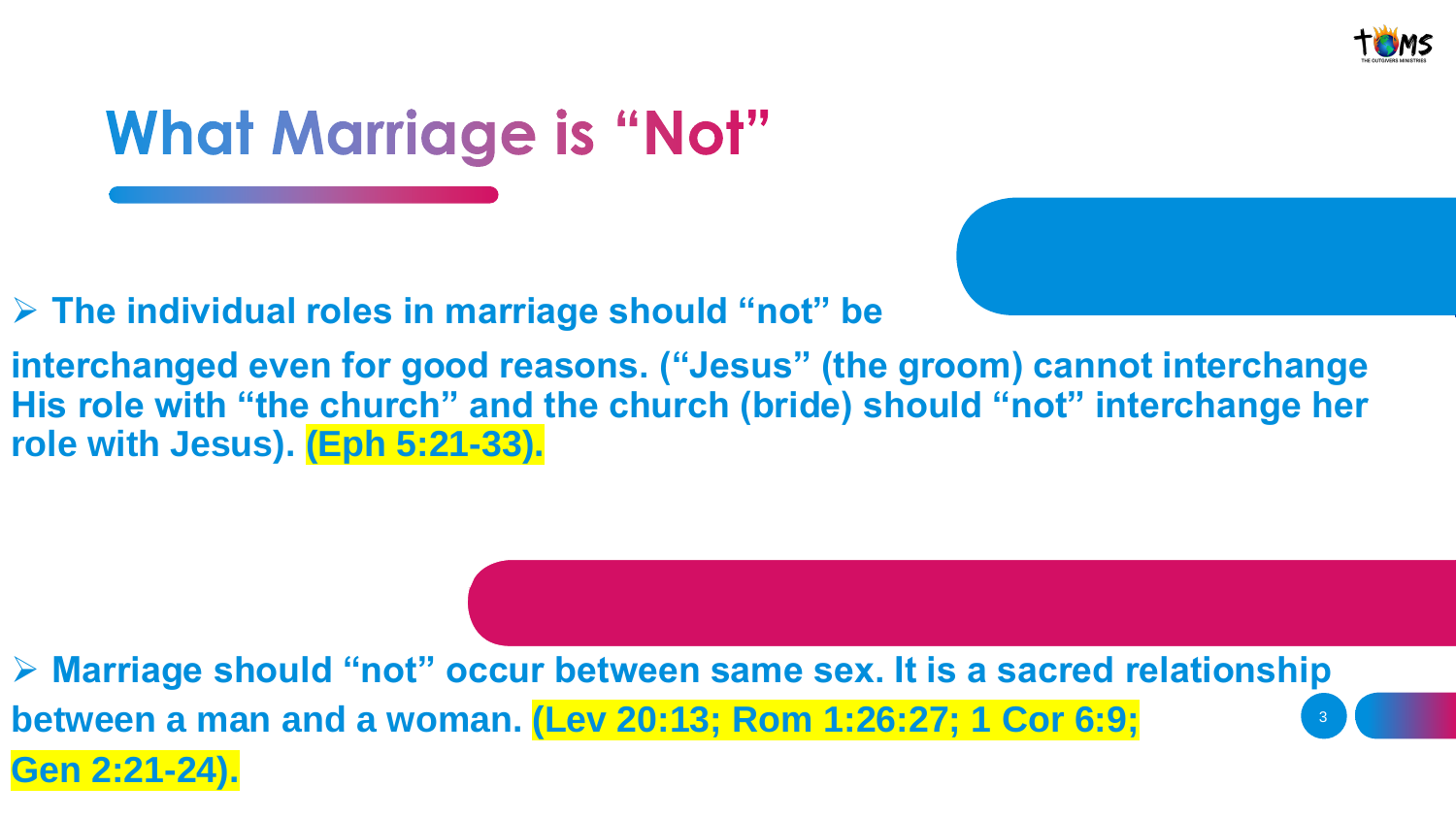

- ➢ **Marriage is "not" bad. Marriage is good and the quality of the ingredients (male and female) determine the outcome of marriage. (Prov 18:22).**
- ➢ **Marriage is "not" a trial-and-error activity. It is a godly institution governed by specific rules and regulations. (Eph 5:21-33).**

4 ➢ **Marriage is "not" about receiving only; it is about giving more than you receive. (Acts 20:35).**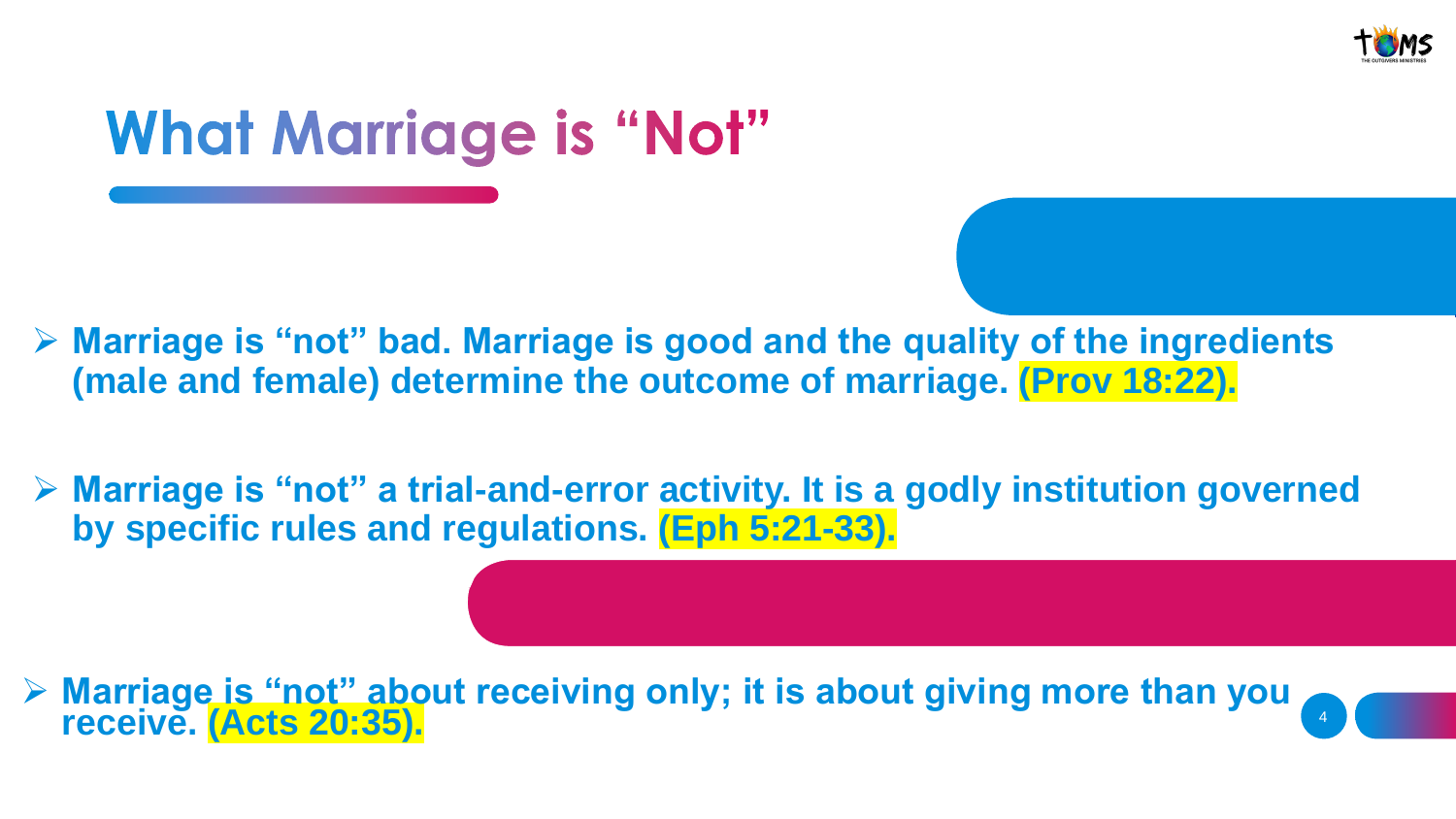

- ➢ **The outcome of your marriage is "not" solely dependent on the patterns and history of marriages in your family line. (Jer 31:28-30).**
- ➢ **Marriage is "not" a breeding ground for complacency. (Prov 1:32; Zeph 1:12).**

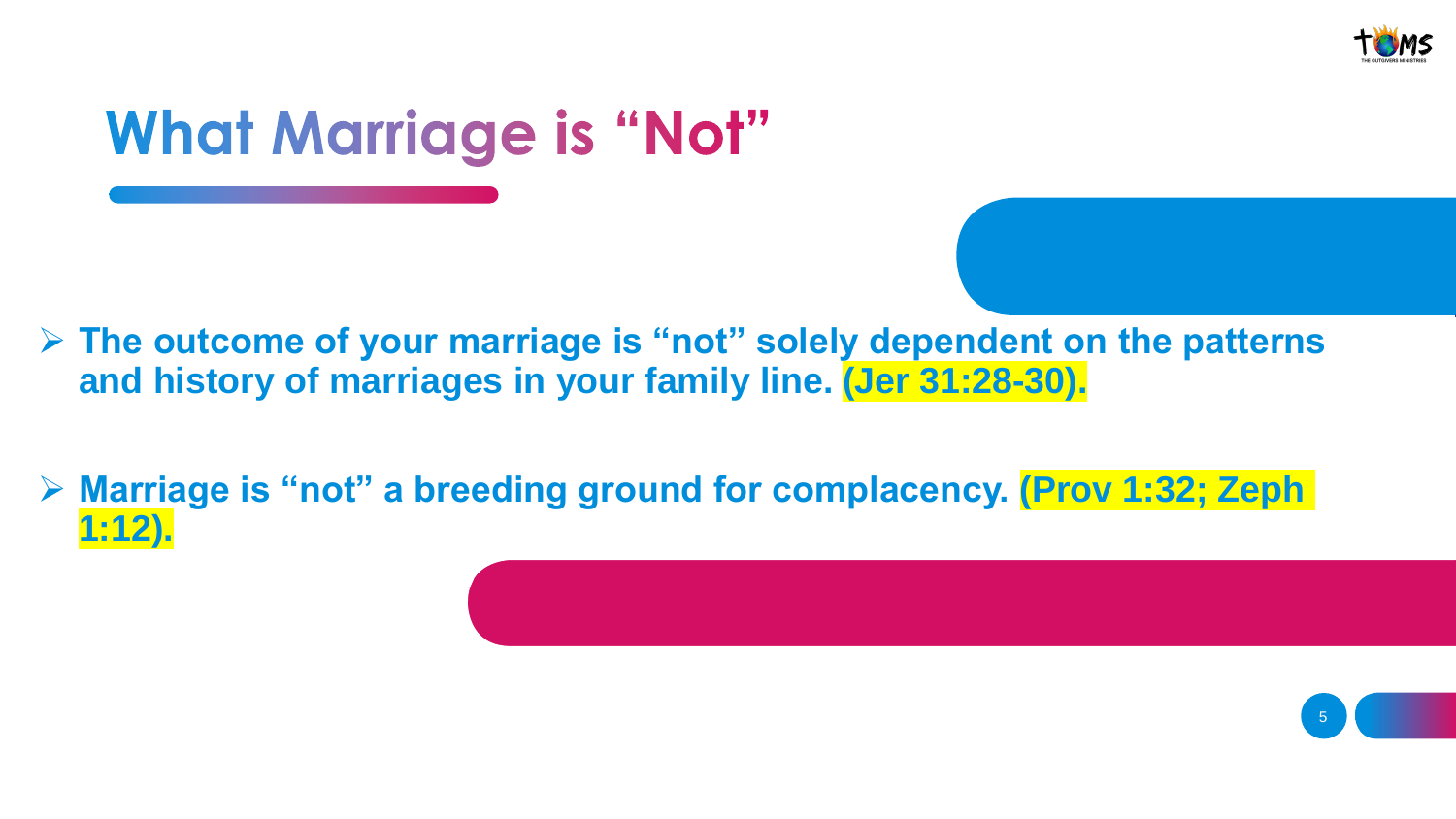# **Before Engagement**

#### **Matthew 1:18 (MSG)**

**<sup>18</sup>** The birth of Jesus took place like this. His mother, Mary, was **engaged** to be married to Joseph. Before they came to the marriage bed, Joseph discovered she was pregnant. (It was by the Holy Spirit, but he didn't know that.)

❑**Develop a healthy identity in Christ. (Eph 1).**

❑**Seek to understand God's purpose for you. (Ps 139:16; Mat 25:14-30).**

❑**Become pregnant with God's vision.**



### **An individual must…**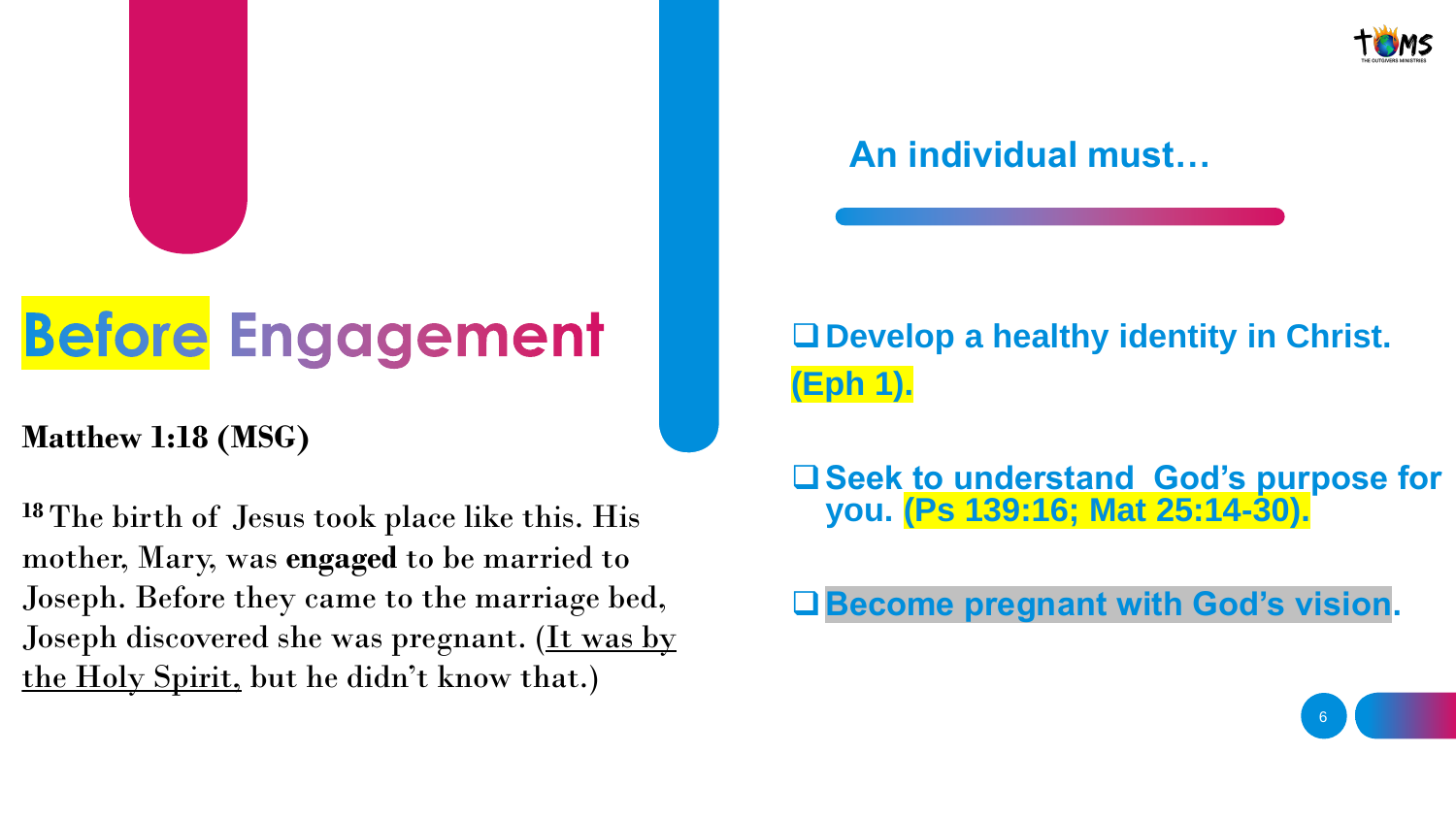# **While Engaged!**

#### **Matthew 1:18 (MSG)**

**<sup>18</sup>** The birth of Jesus took place like this. His mother, Mary, was **engaged** to be married to Joseph. **Before** they came to the marriage bed, Joseph **discovered** she was pregnant. (It was by the Holy Spirit, but he didn't know that.)

❑**Pray and patiently wait for your partner to discover God's vision that you are pregnant with.**

### **Before marriage...**



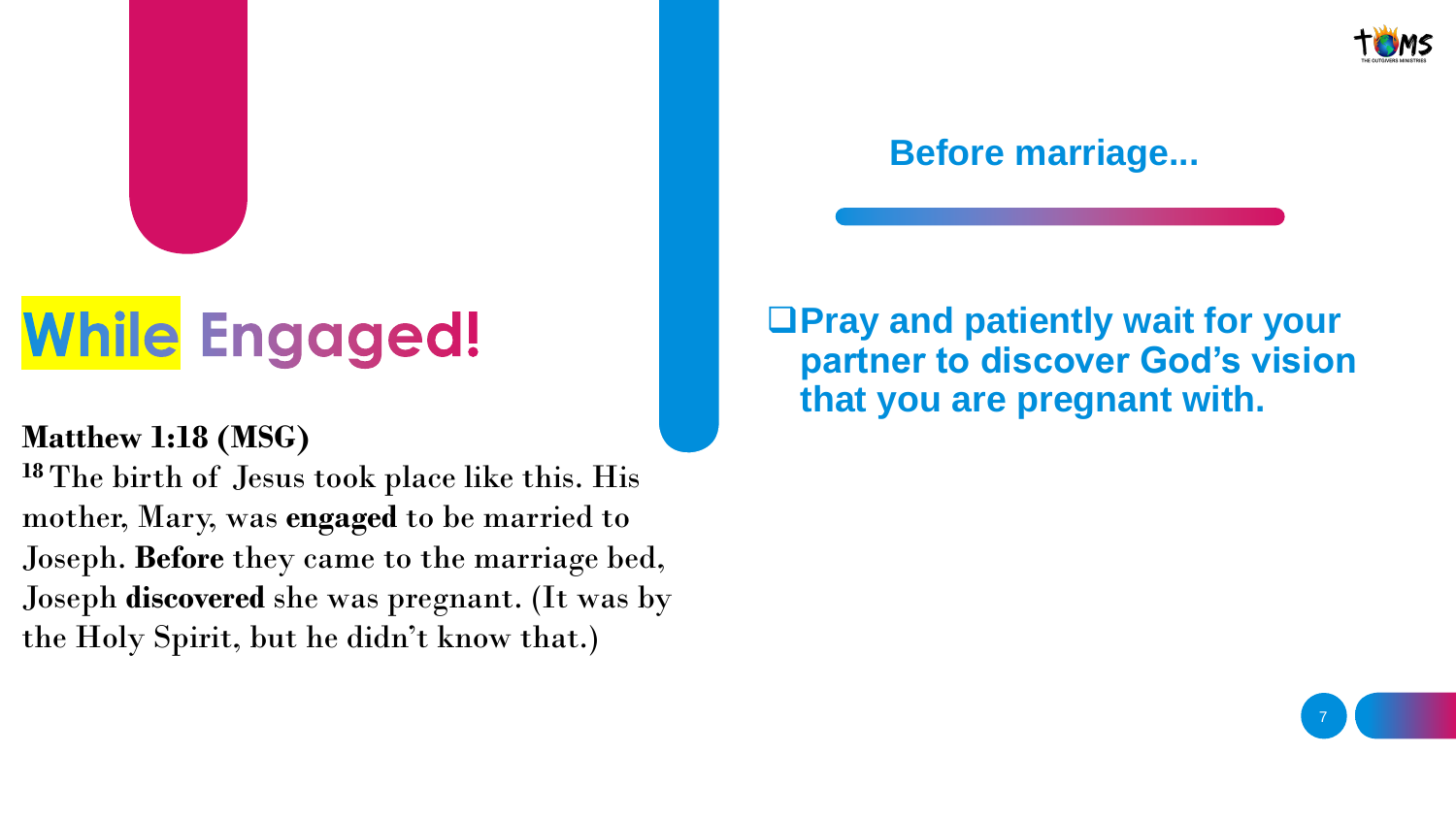

### **Attention!!! God's vision in you is a qualifier for marriage.**

**If the vision conceived is not from the Holy Spirit; -be afraid…flee!! (1 Thes 5:22).**

**-the parties involved are neither husband nor wife material. -do not take them home.**

### **Matthew 1:20 (NIV)**

But after he had considered this, an angel of the Lord

appeared to him in a dream and said, "Joseph son of David, do not be afraid to take Mary home as your wife, because what is conceived in her is from the Holy Spirit.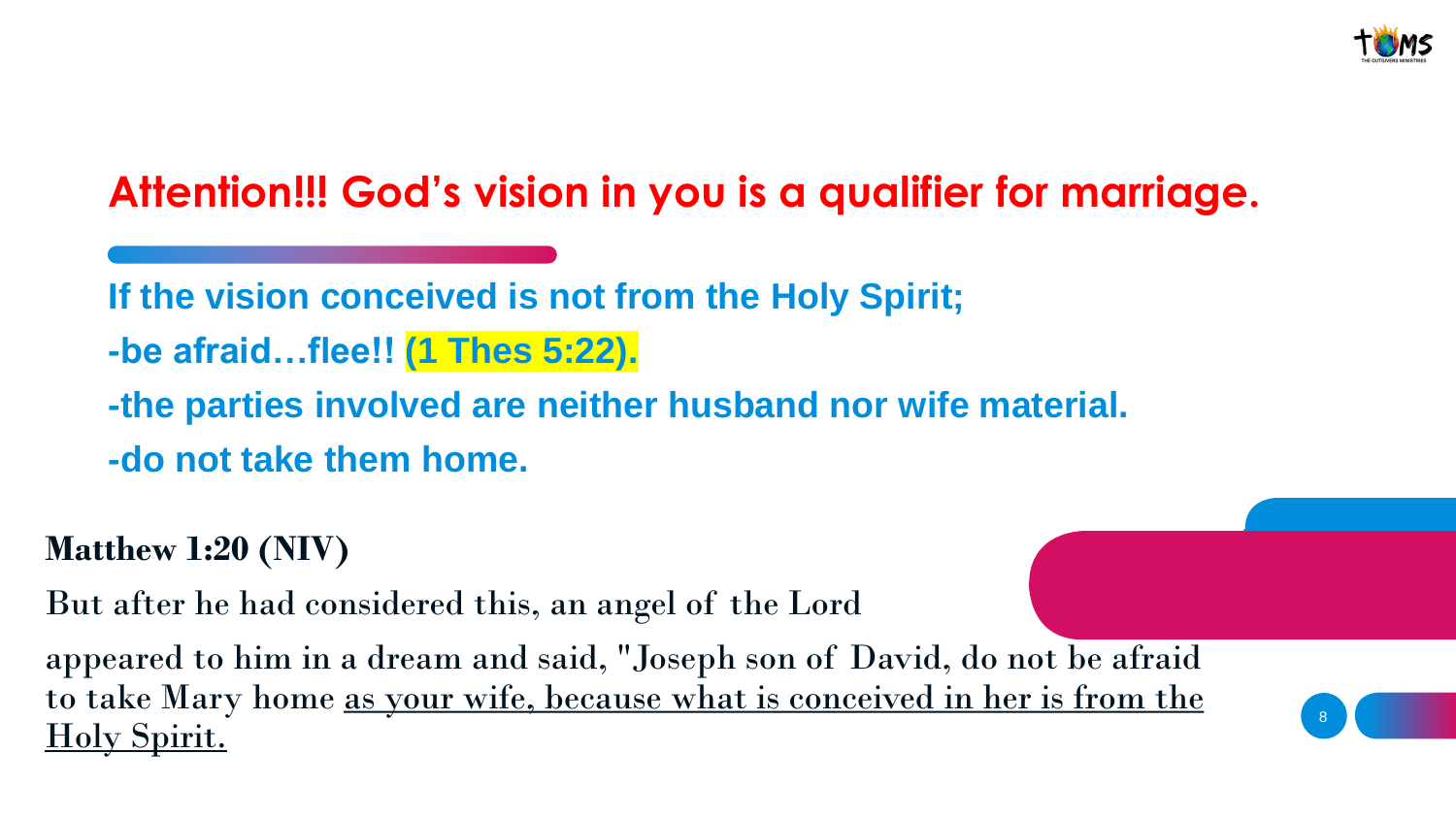

**Understanding Individual Roles in Marriage from Matthew 1:18-25** 

- **<sup>18</sup> Now the birth of Jesus Christ took place under these circumstances:** When His mother Mary had been promised in marriage to Joseph, before they came together, she was found to be pregnant [through the power] of the Holy Spirit.
- **<sup>19</sup>** And her [promised] husband Joseph, being a just *and* upright man and not willing to expose her publicly *and* to shame *and* disgrace her, decided to repudiate *and* dismiss (divorce) her quietly *and* secretly.
- **<sup>20</sup>** But as he was thinking this over, behold, an angel of the Lord appeared to him in a dream, saying, Joseph, descendant of David, do not be afraid to take Mary [as] your wife, for that which is conceived in her is of (from, out of) the Holy Spirit.
- **<sup>21</sup>** She will bear a Son, and you shall call His name Jesus [the Greek form of the Hebrew Joshua, which means Savior], for He will save His people from their sins [that is, prevent them from failing and missing the true end and scope of life, which is God].
- **<sup>22</sup>** All this took place that it might be fulfilled which the Lord had spoken through the prophet.
- **<sup>23</sup>** Behold, the virgin shall become pregnant and give birth to a Son, and they shall call His name Emmanuel—which, when translated, means, God with us.
- <sup>24</sup> Then Joseph, being aroused from his sleep, did as the angel of the Lord had commanded him: he took [her to his side as] his wife.
- **<sup>25</sup>** But he had no union with her as her husband until she had borne *her firstborn* Son; and he called His name Jesus.

## **Husband**

- **Vigilant (vs 18).**
- **Just and upright man (vs 19).**
- **Compassionate (vs 19).**
- **Thoughtful (vs. 20).**
- **Obedient and submissive to God (vs 21-24).**
- **Self- control (vs. 25).**
- **One who helps his wife birth God's vision (vs. 25).**
- **Follows instructions (vs. 21; 25).**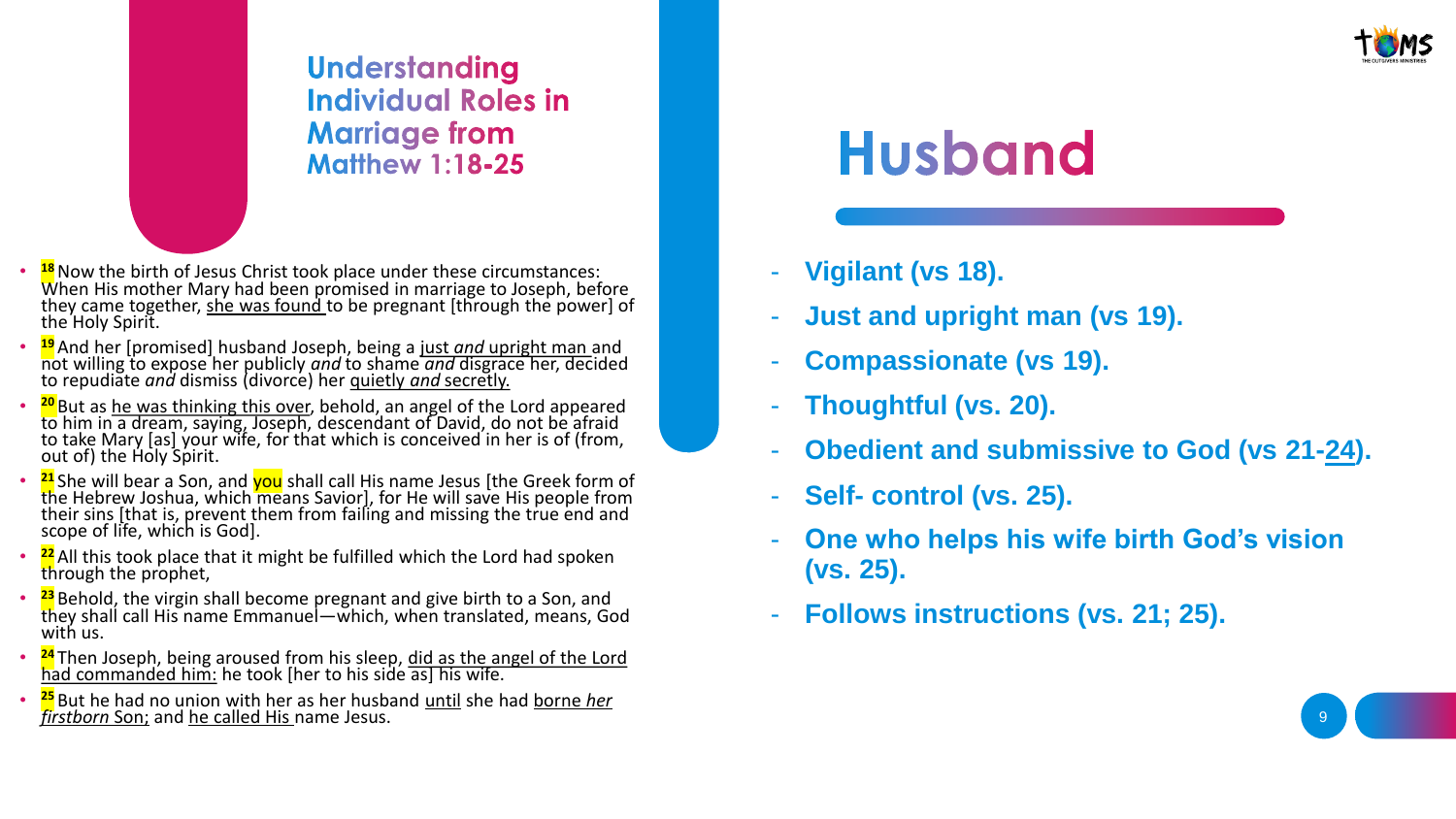

**Understanding Individual Roles in Marriage from Matthew 1:18-25** 

- **<sup>18</sup> Now the birth of Jesus Christ took place under these circumstances:** When His mother Mary had been promised in marriage to Joseph, before they came together, she was found to be pregnant [through the power] of the Holy Spirit.
- **<sup>19</sup>** And her [promised] husband Joseph, being a just *and* upright man and not willing to expose her publicly *and* to shame *and* disgrace her, decided to repudiate *and* dismiss (divorce) her quietly *and* secretly.
- **<sup>20</sup>** But as he was thinking this over, behold, an angel of the Lord appeared to him in a dream, saying, Joseph, descendant of David, do not be afraid to take Mary [as] your wife, for that which is conceived in her is of (from, out of) the Holy Spirit.
- **<sup>21</sup>** She will bear a Son, and you shall call His name Jesus [the Greek form of the Hebrew Joshua, which means Savior], for He will save His people from their sins [that is, prevent them from failing and missing the true end and scope of life, which is God].
- **<sup>22</sup>** All this took place that it might be fulfilled which the Lord had spoken through the prophet.
- <sup>23</sup> Behold, the virgin shall become pregnant and give birth to a Son, and they shall call His name Emmanuel—which, when translated, means, God with us.
- **<sup>24</sup>** Then Joseph, being aroused from his sleep, did as the angel of the Lord had commanded him: he took [her to his side as] his wife.
- **<sup>25</sup>** But he had no union with her as her husband until she had borne *her firstborn* Son; and he called His name Jesus.

### **Wife**

- **Submissive to the will of God (vs 18).**
- **Risks everything for God's will. (vs 19).**
- **Come into marriage as a virgin (vs. 23).**
- **Good-natured, not nagging. (vs. 24).**
- **Submissive to the role of her husband (vs. 21; 25).**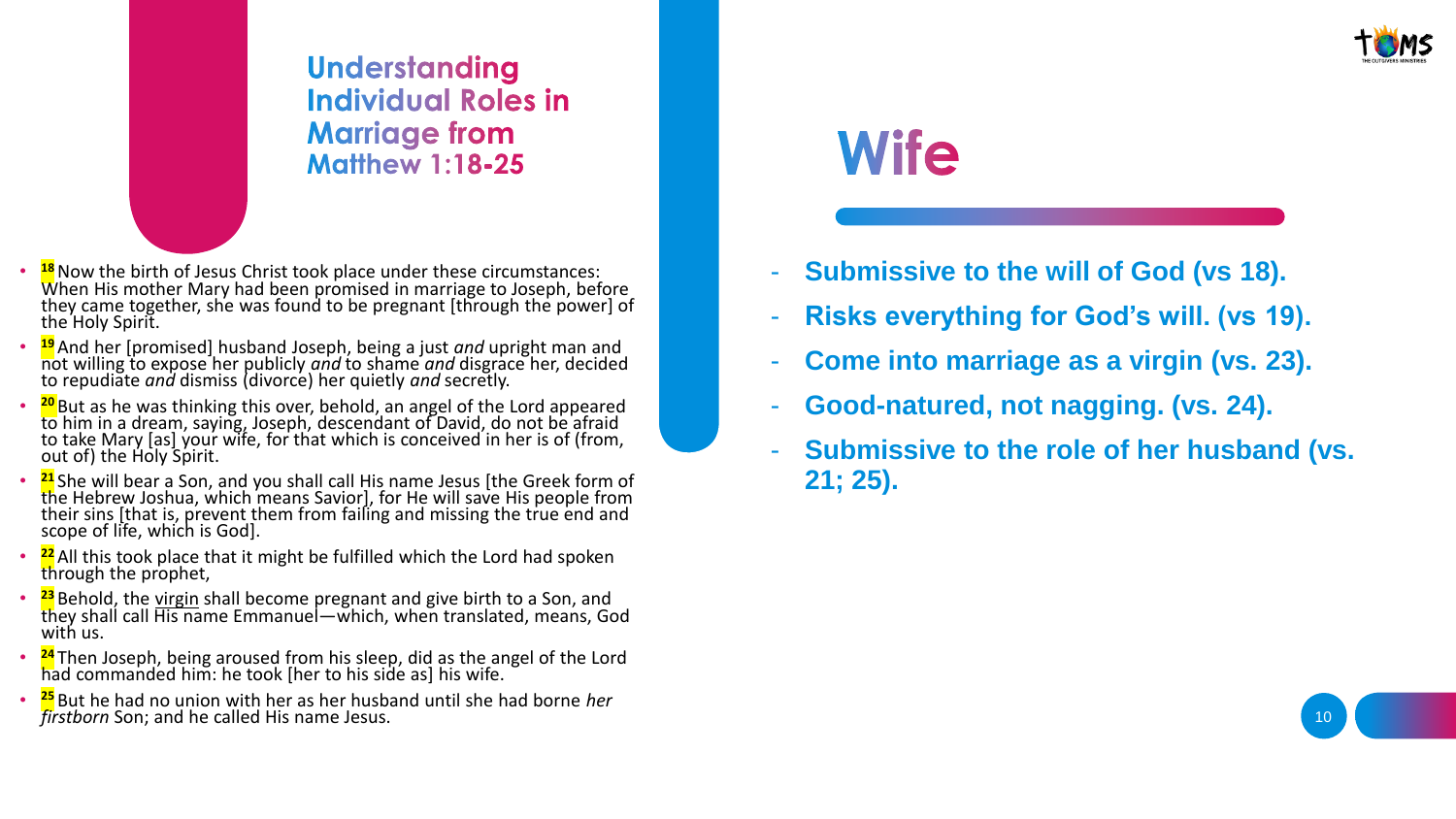

#### **(1)East Wind – Ex 14:21-22; Ex 10:12-16.**

- **- Destroy same sex attractions.**
- **- Put asunder marriages that God did not put together.**
- **Judge evil altars speaking against marriages.**

#### **(2) West Wind – Ex 10:19**

- **Deliver people from bondages in marriages (abuse, addictions, selfishness, exploitation, manipulation, etc.).**

# **Prayer Points**

### **(3) South Wind – Ps 78:26-29.**

- **Bring prosperity, reconciliation, restoration, happiness, security, etc.**
- **Strengthen weak marriages.**

#### **(4) North Wind – Prov 25:23; Ps 75:6.**

- **Let existing marriages experience refreshing.**
- 11 - **Let those desiring marriage be exalted in this season.**